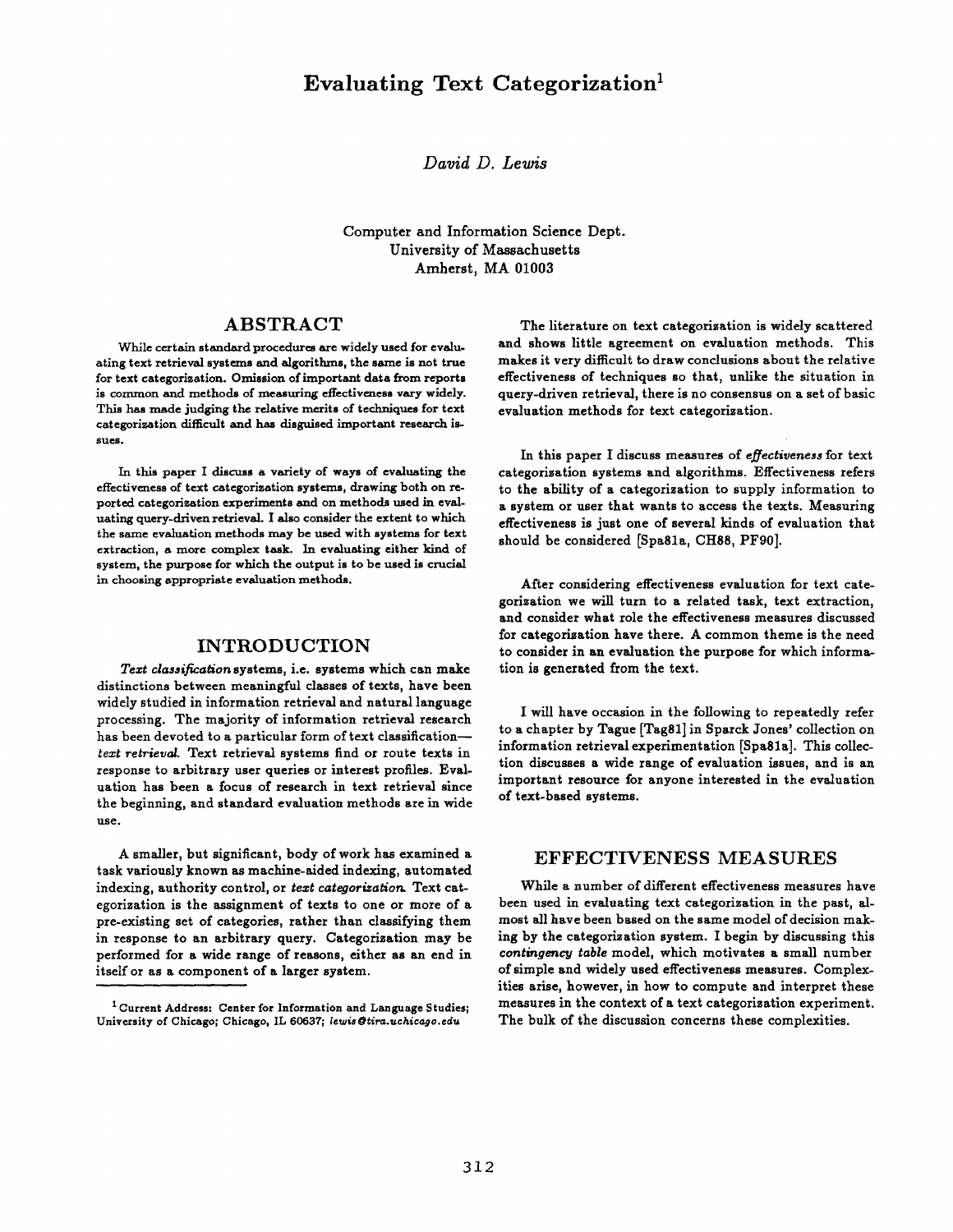|                                                          |          | Yes is No is<br>Correct Correct |                                     |  |  |  |  |  |
|----------------------------------------------------------|----------|---------------------------------|-------------------------------------|--|--|--|--|--|
| Decides Yes                                              | $\alpha$ | b                               | $ a+b $                             |  |  |  |  |  |
| Decides No                                               | c        | $\boldsymbol{d}$                | $ c+d$                              |  |  |  |  |  |
|                                                          |          |                                 | $a + c$ $b + d$ $a + b + c + d = n$ |  |  |  |  |  |
| Table 1: Contingency Table for a Set of Binary Decisions |          |                                 |                                     |  |  |  |  |  |

### **The Contingency Table**

Consider a system that is required to make n binary decisions, each of which has exactly one correct answer (either Yes or No). The result of  $n$  such decisions can be summarized in a contingency table, as shown in Table 1. Each entry in the table specifies the number of decisions of the specified type. For instance, a is the number of times the system decided Yes, and Yes was in fact the correct answer.

Given the contingency table, three important measures of the system's effectiveness are:

 $(1)$  recall =  $a/(a + c)$ 

(2) precision = 
$$
a/(a + b)
$$

(3) fallout =  $b/(b + d)$ 

Measures equivalent to recall and fallout made their first appearance in signal detection theory [Swe64], where they play a central role. Recall and precision are ubiquitous in information retrieval, where they measure the proportion of relevant documents retrieved and the proportion of retrieved documents which are relevant, respectively. Fallout measures the proportion of nonrelevant documents which are retrieved, and has also seen considerable use.

A decision maker can achieve very high recall by rarely deciding No, or very high precision (and low fallout) by rarely deciding Yes. For this reason either recall and precision, or recall and fallout, are necessary to ensure a nontrivial evaluation of a decision maker's effectiveness under the above model.

Another measure sometimes used in categorization experiments is overlap:

(4) overlap = 
$$
a/(a+b+c)
$$

This measure is symmetric with respect to b and c, and so is sometimes used to measure how much two categorizations are alike without defining one or the other to be correct.

It is appropriate at this point to mention some of the limitations of the contingency table model. It does not take into account the possibility that different errors have different costs; doing so requires more general decision theoretic models. The contingency table also requires all decisions to be binary. It may be desirable for category assignments to be weighted rather than binary, and we will discuss later one approach to evaluation in this case.

# **Defining Decisions and Averaging Effectiveness**

The contingency table model presented above is applicable to a wide range of decision making situations. In this section, I will first consider how query-driven text retrieval has been evaluated under this model, and then consider how text categorization can be evaluated under the same model. In both cases it will be necessary to interpret the system's behavior as a set of binary decisions.

In a query-driven retrieval systems, the basic decision is whether or not to retrieve a particular document for a particular query. For a set of  $q$  queries and  $d$  documents a total of  $n = qd$  decisions are made. Given those qd decisions, two ways of computing effectiveness are available. *Microaueraging* considers all qd decisions as a single group and computes recall, precision, fallout, or overlap as defined above. *Macroaveraging* computes these effectiveness measures separately for the set of d documents associated with each query, and then computes the mean of the resulting  $q$ effectiveness values.

Macroaveraging has been favored in evaluating querydriven retrieval, partly because it gives equal weight to each user query. A microaveraged recall measurement, for instance, would be disproportionately affected by recall performance on queries from users who desired large numbers of documents.

An obvious analogy exists between categories in a text categorization system and queries in a text retrieval system. The most common view taken of categorization is that an assignment decision is made for each category/document pair. A categorization experiment will compare the categorization decisions made by a computer system with some standard of correctness, usually human category assignment. In contrast to evaluations of query-driven retrieval, evaluations of categorization have usually used microaveraging rather than macroaveraging. Many ad hoc variants of both forms of averaging have also been used.

Whether microaveraging or macroaveraging is more informative depends on the purpose for the categorization. For instance, if categorization is used to index documents for text retrieval, and each category appears in user queries at about the same frequency it appears in documents, then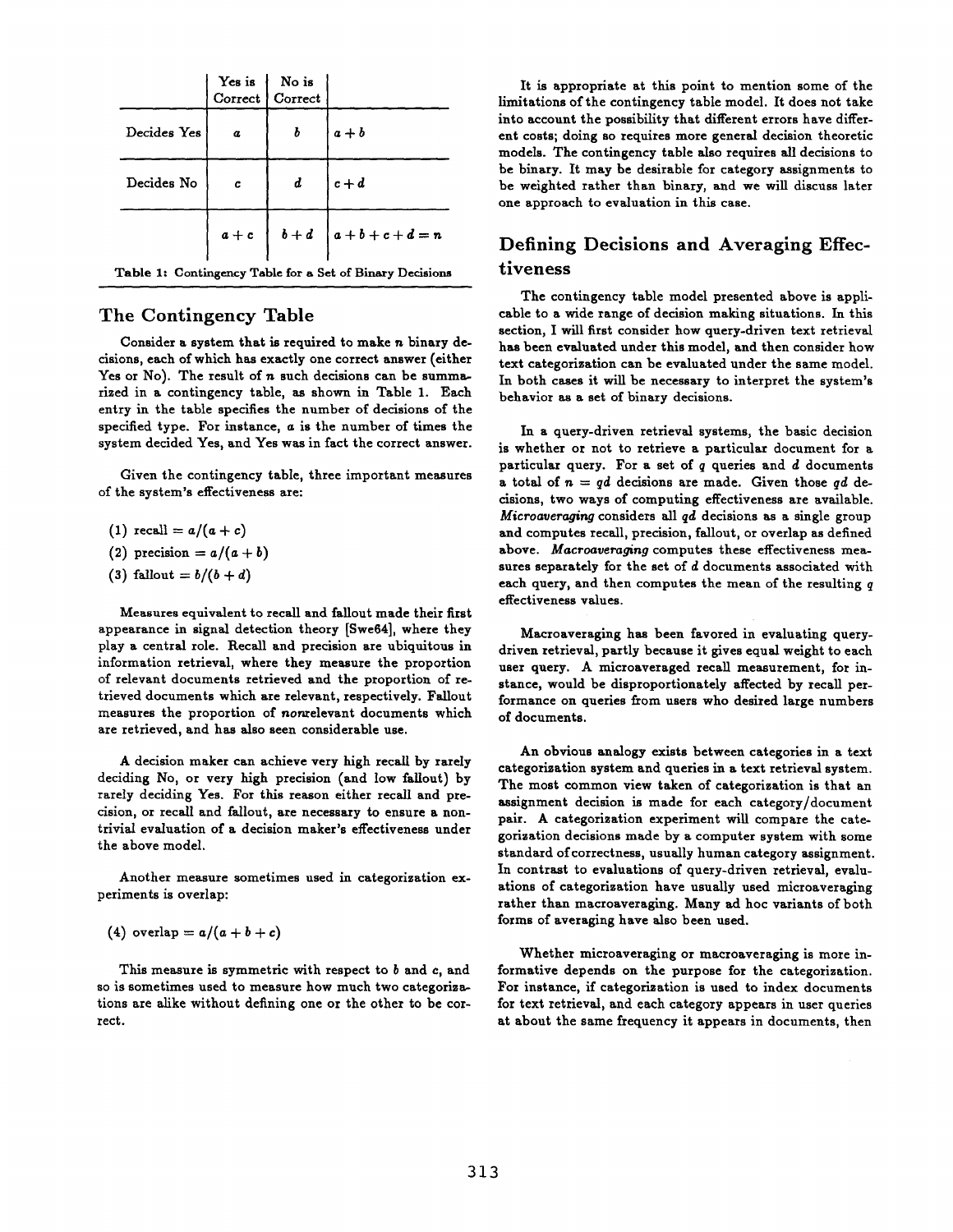| Category Set        |    | Correct   Assigned   R   P   F |      |      |     |
|---------------------|----|--------------------------------|------|------|-----|
| ABCD                |    |                                |      |      |     |
| <b>ABCDEFGH</b>     | ΑR |                                | 50   |      |     |
| <b>ABCDEFGHIJKL</b> | ΑR |                                | . 50 | l 50 | 110 |

Table 2: Recall (R), Precision (P), and Fallout (F) of Categorizer  $X$  on One Document

microaveraging seems very appropriate. On the other hand, if categorization were used to route documents to divisions of a company, with each division viewed as being equally important, then macroaveraging would be more informative. The choice will often not be clearcut. I assume microaveraging in the following discussion unless otherwise mentioned.

### **Precision Versus Fallout**

Precision and fallout both measure (in roughly inverse ways) the tendency of the categorizer to assign incorrect categories. However, in doing so they capture different properties of the categorization.

In the context of query-driven retrieval, Salton has pointed out how systems which maintain constant precision react differently to increasing numbers of documents than those which maintain constant fallout [Sal72]. Similar effects can arise for categorizers as the number or nature of categories changes.

Table 2 shows the hypothetical performance of categorizer  $X$  as the category set is expanded to include new topics. Decreasing fallout suggests that the categorizer  $X$  incorrectly assigns categories in proportion to the number of correct categories to be assigned. A different categorizer, Y, might show the pattern in Table 3, suggesting categories are incorrectly assigned in proportion to the total number of incorrect categories (or in proportion to the total number of all categories).

In extreme cases a system could actually improve on precision while worsening on fallout, or vice versa. Having both measures, plus recall, available is useful in quickly appraising a method's behavior under changing circumstances.

### Partitioning of Results

The basic tools of microaveraging and macroaveraging can be applied to arbitrary subsets of categorization decisions. Subsets of decisions can be defined in terms of sub-

| Category Set          | Correct | Assigned              | R P |         |    |
|-----------------------|---------|-----------------------|-----|---------|----|
| <b>ABCD</b>           | ΑR      |                       |     |         | 50 |
| <b>ABCDEFGH</b>       | AВ      | CEF                   | -50 | 25   50 |    |
| <b>ABCDEFGHIJKL  </b> | ΑB      | CEFIJK   50   16   50 |     |         |    |

Table 3: Recall (R), Precision (P), and Fallout (F) of Categorizer Y on One Document

sets of categories, subsets of documents, or gradations in the correctness standard.

Categories can be partitioned by importance, frequency, similarity of meaning, or strategy used in assigning them. Presenting effectiveness measures averaged over category groups defined by frequency in the training set would be extremely informative, but does not appear to have been done in any published study. If the number of categories is small enough, effectiveness can be presented separately for each category [HKC88].

Subsets of the set of test documents can be defined as well, particularly if the behavior of the system on texts of different kinds is of interest. Maron grouped documents on the basis of the amount of evidence they provided for making a categorization decision, and showed that effectiveness increased in proportion to the amount of evidence [Mar61].

Finally, it is sometimes appropriate to partition results by degree of correctness of a category/document pair. While the contingency table model assumes that an assignment decision is either correct or incorrect, the standard they are being tested against may actually have gradations of correctness. The model can still be used if gradations are partitioned into two disjoint classes, for instance *correct* and *marginal* being considered correct, and *ineffective* and in*correct* being considered incorrect. In this circumstance, it may be desirable to present results under several plausible partitions.

The appropriate partitions to make will depend on many factors that cannot be anticipated here. A crucial point to stress, however, is that care should be taken to partition supporting data on the task and system in the same fashion [Lew91]. For instance, if effectiveness measures are presented for subsets of documents, then statistics such as average number of words per document, etc. should be given for the same groups of documents.

### **Arithmetic Anomalies**

The above discussion assumed that computing the effectiveness measures is always straightforward. Referring to equations (1) to (3) shows that 0 denominators arise when there exist no correct category assignments, no incorrect category assignments, or when the system never assigns a category. All these situations are extremely unlikely when microaveraging is used, but are quite possible under macroaveraging.

For evaluating query-driven retrieval, Tague suggests either treating 0/0 as 1.0 or throwing out the query, but says neither solution is entirely satisfactory. For a categorization system, we also have the option of partitioning the categories and macroaveraging only over the categories for which these anomalies don't arise. As discussed above, the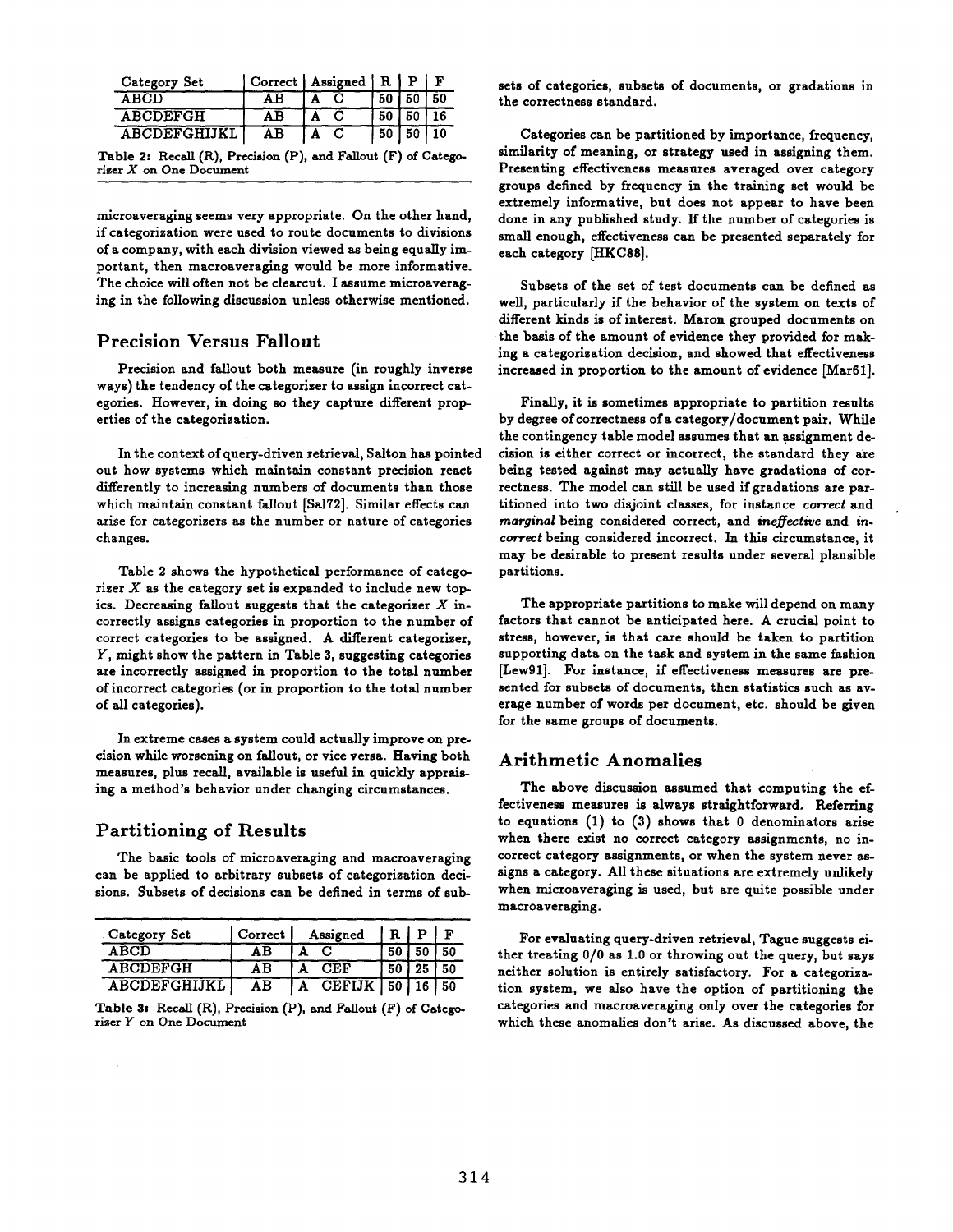same partitioning should be used for any background data presented on the testset and task.

### One Category or Many?

Evaluations of systems which assign multiple categories to a document have often been flawed, particularly for categorizers which use statistical techniques. For instance, some of the results in [Mar61] and [KW75] were obtained under assumptions equivalent to the categorizer knowing in advance how many correct categories each test document has. This knowledge is not available in an operational setting.

Better attempts to both produce and evaluate multiple category assignments are found in work by Fuhr and Knorz, and by Field. Field uses the strategy of assigning the top  $k$  categories to a document, but unlike the above studies does this without knowledge of the proper number of categories for any particular document. He then plots the recall value achieved for variations in the number of categories assigned [Fie75]. Fuhr and Knorz plot a curve showing tradeoff between recall and precision as a category assignment threshold varies [FK84].

When categories are completely disjoint and a categorizer always assigns exactly 1 of the M categories to a text, we really have a single  $M$ -ary decision, rather than M binary decisions. The contingency table model provides one way of summarizing M-ary decision effectiveness, but other approaches, such as confusion matrices [Swe64], may be more revealing.

### **Standard of Correctness**

The effectiveness measures described above require that correct categorizations are known for a set of test documents. In cases where an automated categorizer is being developed to replace or aid manual categorization, categorizations from the operational human system may be used as the standard. Otherwise, it may be necessary to have human indexers categorize some texts specifically for the purposes of the experiment.

Many studies have found that even professional bibliographic indexers disagree on a substantial proportion of categorization decisions [Bor64, Fie75, HZ80]. This calls into question the validity of human category assignment as a standard against which to judge mechanical assignment. One approach to this problem has been to have an especially careful indexing done [Fie75, HZS0]. Sometimes evaluation is done against several indexings [Fie75, HKC88].

Another approach is to accept that there will always be some degree of inconsistency in human categorization, and that this imposes an upper limit on the effectiveness of machine categorization. The degree of consistency between

several human indexers can be measured, typically using overlap, as defined in Equation (4), or some variant of this.

How measures of consistency between human indexers might best aid the interpretation of machine categorization effectiveness is unclear. Overlap between the machineassigned categories and each human indexers' categories can be measured and compared to overlap among humans. It is less clear how to interpret recall, precision, or fallout in the presence of a known level of inconsistency.

The possibility also exists that machine categorization could be *better* than human categorization, making consistency with human categorization a questionable measure under any circumstance. Indirect evaluation, discussed in the next section, is the best way to address this possibility.

# **Indirect Evaluation**

The output of a text categorization system is often used by another system in performing text retrieval, text extraction, or some other task. When this is the case, it is possible to evaluate the categorization indirectly, by measuring the performance of the system which uses the categorization. This indirect evaluation of the categorization can be an important complement to direct evaluation, particularly when multiple categorizations are available to be compared.

How an indirect evaluation is done depends on the kind of system using the categorized text. Most categorizers have been intended to index documents for query-driven text retrieval. Despite this, there have been surprisingly few studies [Hat82, FK84] comparing text retrieval performance under different automatic category assignments.

The focus on manual categorization as a standard appears to have led categorization researchers to ignore some promising research directions. For instance, I know of no study that has evaluated *weighted* assignment of categories to documents, despite early recognition of the potential of this technique [Mar61] and the strong evidence that weighting free text terms in documents improves retrieval performance [Sa186].

Categorization of documents may be desired for other purposes than supporting query-driven retrieval. Separation of a text stream by category may allowing packaging of the text stream as different products [Hay90]. Some comparison of average retrieval effectiveness across text streams might be an appropriate measure in this case.

Categorization may also be used to select a subset of texts for more sophisticated processing, such as extraction of information or question answering [JR90]. Evaluating the quality of the extracted information may give some insight into categorization performance, though the connection can be distant here.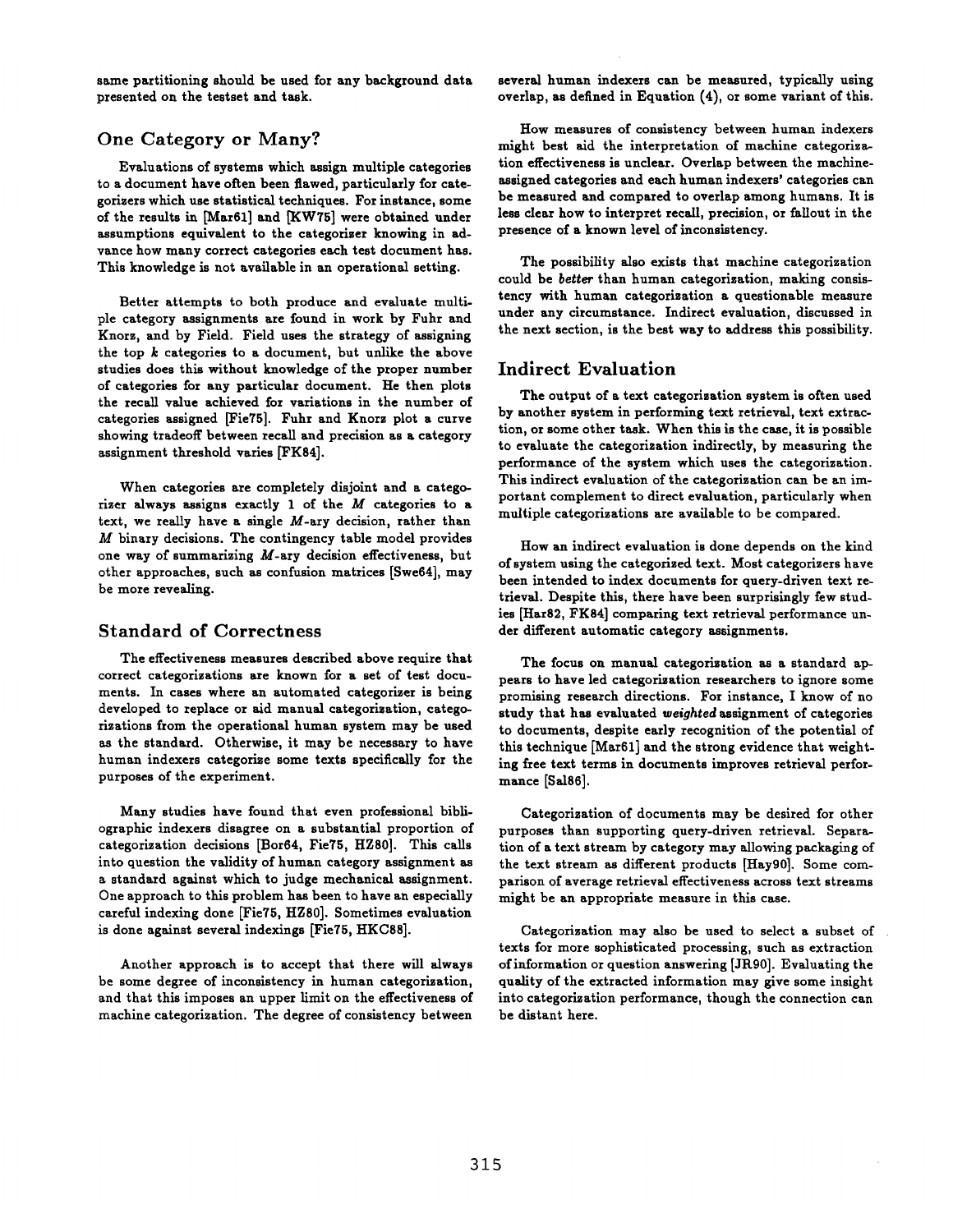There are drawbacks to indirect evaluation, of course. Tague questions why any particular set of queries should serve as a test of an indexing. Cleaxly, if a categorization is to be evaluated by text retrieval performance, the query set needs to be as large as possible, and representative of the actual usage the system will experience. When categorization is used as a component in a complex language understanding system, that system itself may be difficult to evaluate [JR90] or differences in categorization quality may be hard to discern from overall system behavior. A single categorization may also be intended to serve several purposes, some possibly not yet defined. Using both direct and indirect evaluation will be the best approach, when practical.

### Other Issues

The evaluation of natural language processing (NLP) systems is an area of active research [PF90], and a great deal remains to be learned. Much more could be said even about evaluating categorization systems. In particular, I have focused entirely on numerical measures. Carefully chosen examples, examined in detail, can also be quite revealing [HKC88]. However, the numerical measures described above provide a useful standard for understanding the differences between methods under a variety of conditions.

Comparison between categorization methods would be aided by the use of common testsets, something which has rarely been done. (An exception is [BB64].) Development of standard collections would be an important first step to better understanding of text categorization.

Categorization is an important facet of many kinds of text processing systems. The effectiveness measures defined above may be useful for evaluating some aspects of these systems. In the next section we consider the evaluation of text extraction systems from this standpoint.

# IMPLICATIONS FOR EVALUATING TEXT EXTRACTION

Systems for *text extraction* generate formatted data from natural language text. Some forms of extraction, for instance specifying the highest level of action in a naval report [Sun89], are in fact categorization decisions. Other forms of extraction are very different, and do not fit well into the contingency table model.

In the following I briefly consider evaluation of text extraction systems using the effectiveness measures described for categorization. Two perspectives are taken--one focusing on the type of data extracted and the other focusing on the purpose for which extraction is done.

## Types of Extracted Data

Extracted data can include binary or  $M$ -ary categorizations, quantities, and templates or database records with atomic or structured fillers [Sun89, McC90, Hal90]. The number of desired records per text may depend on text content, and cross references between fillers of record fields may be required.

Using the effectiveness measures described above requires interpreting the system output in terms of a set of binary decisions which can be either correct or incorrect. The measures become less meaningful as the extraction task becomes less a matter of making isolated decisions with easily defined correctness, and more a matter of generating a legal expression from some potentially infinite language.

Binary data, either as the sole output of extraction or as the filler of a fixed subpart of a larger structure, fits easily into the contingency table model of evaluation. This includes the case where a slot can have 0 or more fillers from a fixed set of possible fillers. Each pair of the form (slot, possible filler) can be treated as a category in the categorization model. Micro- or macroaveraging across slot/filler pairs for a single slot or for all slots in a template can be done. The situation where exactly one of a fixed set of  $M$ fillers must fill a slot is an  $M$ -ary decision, as mentioned above for categorization.

Another common extraction task is to recognize all human names in a piece of text, and produce a *canonical string*  for each name as part of the extracted data. Effectiveness measures from categorization begin to break down here. Treating the assignment of each possible canonical name as a binary decision is likely to be uninformative, given the very large set of legal names. (And is impossible if instead of a fixed set of canonical names there axe rules defining an unbounded number of them.) The situation is even more difficult when arbitrary strings may be slot fillers.

The MUC-3 evaluation [Hal90] has taken the approach of retaining the contingency table measures but redefining the set of possible decisions. Rather than taking the crossproduct of the set of all fillers and the set of all documents, the set of decisions is implicitly considered to be the union of all correct string/document assignments and all systemproduced string/document assignments. This is equivalent to setting cell d of the contingency table to 0, while retaining the others. Fallout is thus eliminated as a measure but recall, precision, and overlap can still be computed. A scheme for assigning partial credit is also used.

While this approach has been quite useful, it may not be ideal. Two processes are being evaluated at once-recognition of an extractable concept, and selection of a string (canonical or arbitrary) to represent that concept. It may be preferable, for instance, to evaluate these processes separately. This approach also requires subtle human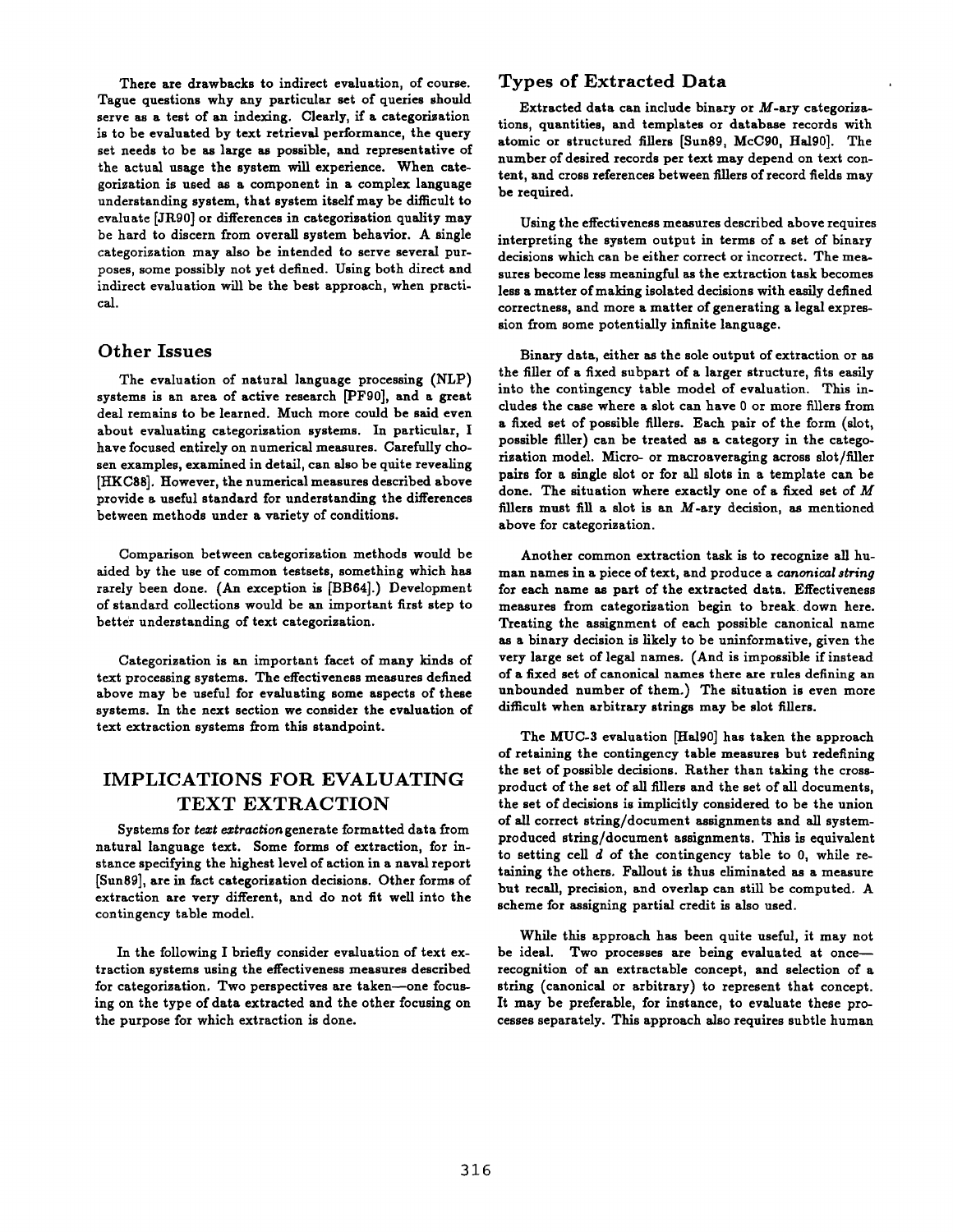judgments of the relative correctness of various strings that might be extracted. Finally, when comparing systems using this approach, the underlying decision spaces may be different for each system, making interpreting the effectiveness measures more diffcult.

When a system goes beyond string fills to filling slots with arbitrary structures, the contingency table model becomes very difficult to apply. At best there may be some hopes of capturing some parts of the task in this way, such as getting the right category of structure in a slot. More research on evaluation is clearly needed here.

# Purposes for Extracted Data

The data type of extracted information affects what effectiveness measures can be computed. Even more important, however, is the purpose for which information is being extracted. This issue has been given surprisingly little attention in published discussions of text extraction systems. In the following, I give three examples to suggest that explicit consideration of how extracted data will be used is crucial in choosing appropriate effectiveness measures.

Statistical Analysis of Real-World Events A database of extracted information may be meant to support queries about real-world events described in the texts. An analyst might want to check for correlations between numbers of naval equipment failures and servicing in certain ports, or list the countries where plastic explosives have been used in terrorist bombings, to give examples.

Accurate answers to questions about numbers of events depend on recognizing when multiple event references in the same or in different documents in fact refer to a single real world event, and on proper handling of phenomena such as plurals, numbers, and quantification. High precision and low fallout may be favored over high recall. If it is expected that the same event will be described by multiple sources, a single failure to recognize it may not be important. Evaluation might focus on effectiveness in extracting details necessary to uniquely identify each event. On the other hand, if support of arbitrary existence queries *(Has plastic explosive been used...*) is important, then recall for all recognizable details of events may be the most important thing to evaluate.

The degree of connection between reports of events and actual events will vary from reliable (intra-agency traffc) to dubious (political propaganda). This makes it likely that the extraction system will at best be an aid to a human analyst, who will need to make judgment calls on the tellability of textual descriptions. The most useful evaluation may be of the analyst's performance with and without the extraction system.

Content Analysis *Content analysis* has been defined in many different ways ([Ho169], pp. 2-3) but here I focus particularly on the analysis of texts to gain insight into the motivations and plans of the texts' authors. In its simplest form content analysis involves counting the number of occurrences of members of particular linguistic classes. For instance, one might count how often words with positive or negative connotations are used in referring to a neighboring country. The great potential of the computer to aid with the drudgery of analyzing large corpora of text has long been recognized, as has the potential for NLP to improve the effectiveness of this process.

In content analysis, faithfulness to the text rather than faithfulness to the world may be the primary concern. Of particular importance is that the number of instances of a particular linguistic item extracted is not affected by extraneous variables. Consider a comparison of the number of references to a particular border skirmish in political broadcasts from two countries. In this case, one would want confidence that extraction effectiveness was about the same for texts from the two countries and was not affected by, for instance, differing capitalization conventions. The absolute level of effectiveness might be a lesser concern.

Indexing for Query-Drlven Text Retrieval In this case, the extracted data is used only indirectly. An analyst will use either a text retrieval system or a conventional database system to retrieve documents indexed by extracted data. The analyst may want the documents for any of a number of purposes, including the ones described above. The difference is that extracted information participates in the analysis only to the extent of influencing which documents the analyst sees. No numeric values are derived directly from the extracted data.

In evaluating formatted data extracted for this purpose, a number of results from information retrieval research are important to consider. One is the fact, mentioned earlier, that document-specific weighting of indexing units is likely to substantially increase performance. Since NLP systems can potentially use many sources of evidence in deciding whether to extract a particular piece of information, there is a rich opportunity for such weighting.

Another lesson from IK research is that people find it very difficult to judge the quality of indexing in the absence of retrieval data. Strongly held intuitions about the relative effectiveness of indexing languages and indexing methods for supporting document retrieval have often been shown by experiment to be incorrect [Spaglb]. If the primary purpose of extracted information is to support querying, then indirect evaluation, i.e. testing with actual queries, is very important.